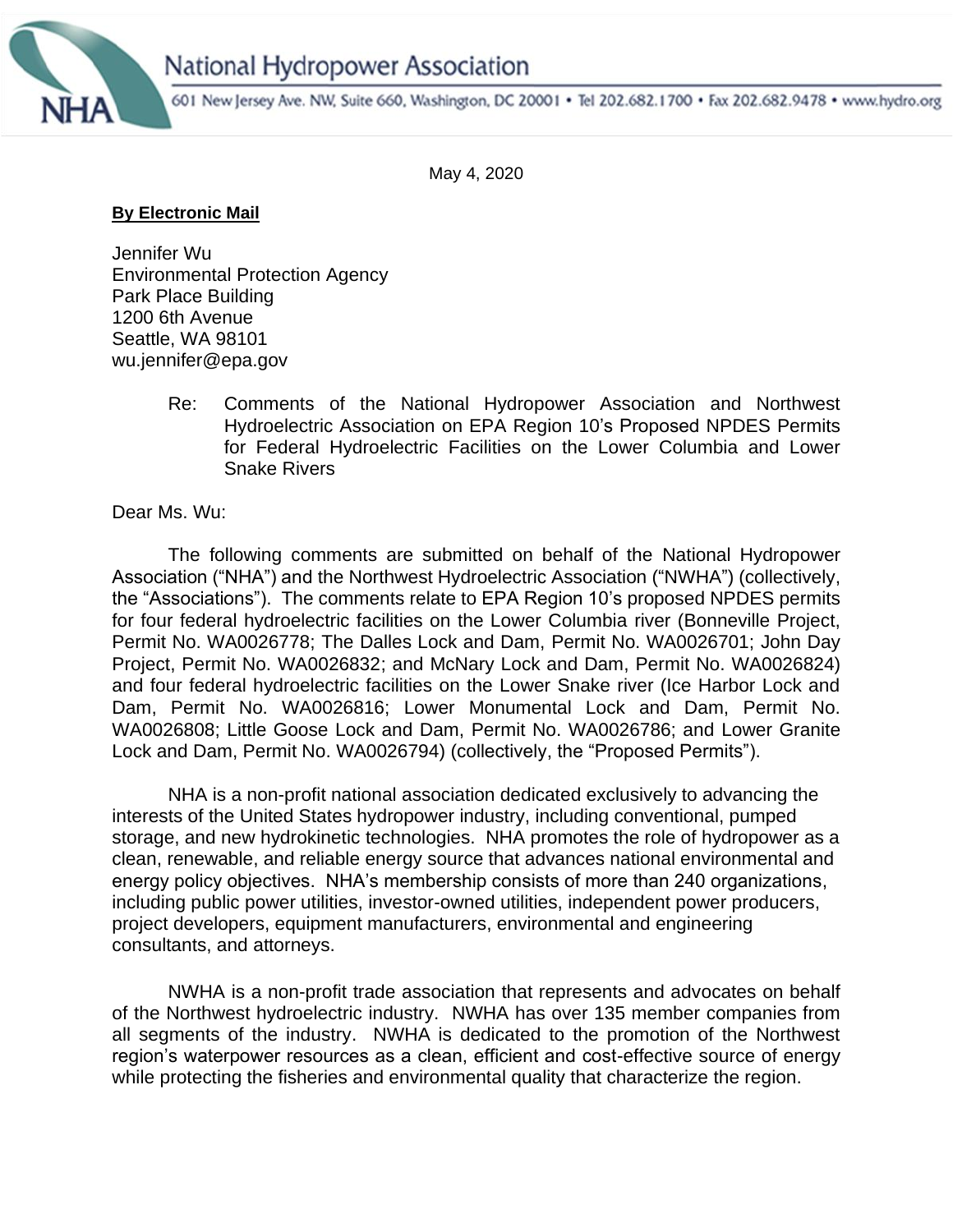In the United States, hydropower facilities provide about 6 to 7 percent of the nation's total electric generation and pumped storage hydropower plants provide the vast majority of energy storage, approximately 97 percent. The membership of the Associations includes companies with facilities in EPA Region 10, including in the state of Washington. Although our members are not directly affected by the Proposed Permits, our members have a vested interest in the underlying analysis supporting those permits as it pertains to hydropower facilities generally. In particular, the analysis makes broad statements regarding the scope and applicability of Clean Water Act ("CWA") §316(b) that affect all hydropower facilities to the extent they are represented to reflect EPA policy, and are relied on by other EPA regions and state permit writers.

Specifically, the Associations' comments are focused on special condition E, "Cooling Water Intake Structure (CWIS) Plan and CWIS Annual Reports," imposed pursuant to §316(b) of the CWA and EPA's 2014 implementing regulation.<sup>1</sup> *See* NPDES Fact Sheet, USACE Lower Columbia River Hydroelectric Generating Permits at 52 ("Lower Columbia River Fact Sheet"); <sup>2</sup> NPDES Fact Sheet, USACE Lower Snake River Hydroelectric Generating Permits at 51 ("Lower Snake River Fact Sheet") (collectively, the "Fact Sheets"). According to this special condition and the discussion in the Fact Sheets for these Proposed Permits, EPA asserts that federal hydroelectric facilities must meet §316(b) requirements established by EPA on a case-by-case, best professional judgment basis under 40 C.F.R. § 125.90(b).

The Associations' position, set forth in greater detail below, is that:

- 1. The language and legislative history of §316(b) demonstrate that it does not apply to hydroelectric facilities, and thus special condition E and all related language in the Fact Sheets and Proposed Permits should be removed;
- 2. EPA's 2014 §316(b) implementing regulation does not apply to hydroelectric facilities;
- 3. The comprehensive regulatory framework that applies to hydroelectric facilities, and in particular the FERC licensing process, already addresses impingement and entrainment;
- 4. Clarification is needed regarding the four-factor test outlined in the Proposed Permits; and
- 5. The requirement for separate reporting on CWIS should be removed.

<sup>1</sup> Final Rule to Establish Requirements for Cooling Water Intake Structures at Existing Facilities and Amend Requirements at Phase I Facilities, 79 Fed. Reg. 48,300 (Aug. 15, 2014) ("2014 Regulation").

<sup>&</sup>lt;sup>2</sup> Although the Proposed Permit for McNary Lock and Dam does not include this condition, it includes a requirement to submit annually a CWIS report which EPA should remove.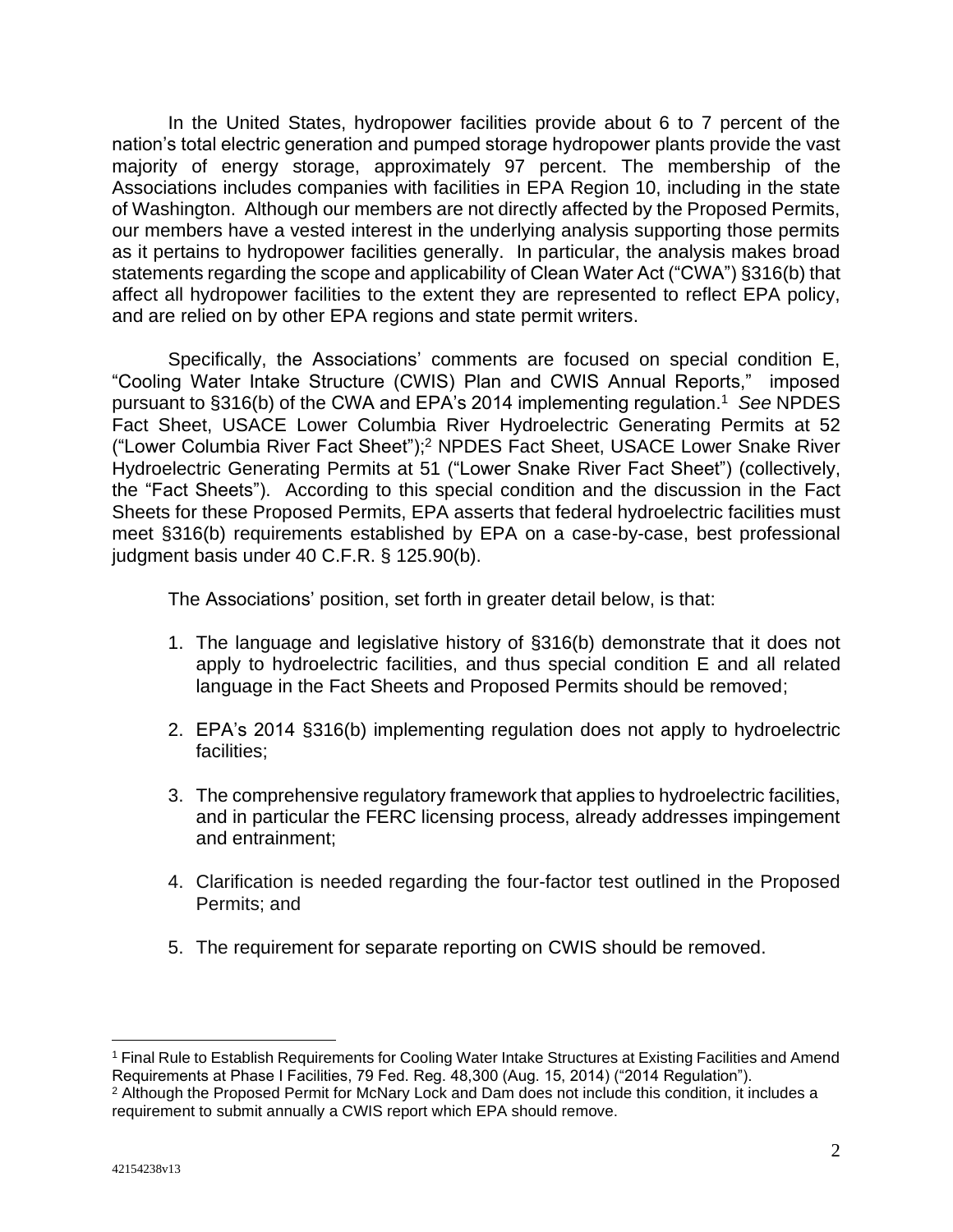## **I. CWA §316(b) Requirements Do Not Apply to Hydroelectric Facilities, and Thus the Conditions Relating to §316(b) Should Be Removed from the Proposed Permits.**

Section 316(b) of the Clean Water Act must be read in context with the entirety of Section 316, which is focused on thermal discharges. Section 316(a) is focused on establishing effluent limitations for the heat contained in wastewater discharges; §316(b) is focused on the large withdrawals that are used by steam electric generating and industrial facilities for cooling purposes and that generate the thermal discharges. The two sections represent the two sides of the same coin. When reviewed together, the language demonstrates that the basis for this provision was to address impacts associated with steam electric generating facilities, more specifically facilities that employ the steam cycle. $3$ 

Even if read independently of §316(a), the text of §316(b) does not support EPA's imposition of §316(b) conditions on hydroelectric facilities. The plain language of §316(b) indicates that it applies only where EPA establishes nationally applicable standards under CWA §301 (effluent limitations) and §306 (new source performance standards) for point sources. To illustrate, §316(b) reads as follows:

Any standard established pursuant to section 1311 [301] of this title or section 1316 [306] of this title and applicable to a point source shall require that the location, design, construction, and capacity of cooling water intake structures reflect the best technology available for minimizing adverse environmental impact.

## 33 U.S.C. § 1326(b).

The use of the word "standards" in §316(b) is significant. EPA has established technology-based effluent limitation guidelines and new source performance standards for multiple source categories that generally discharge large volumes of water. But EPA has not issued any such standards for hydroelectric facilities. Establishing such standards for hydroelectric industry would not be reasonable given the *de minimis* nature of their discharges.

And, as noted above, §316(b) must be read in context with the entirety of §316. Sections 316(a) and 316(c) use the term "effluent limitations,"<sup>4</sup> contrasting with the use

<sup>&</sup>lt;sup>3</sup> The legislative history of Section 316(a) explains that the focus of this provision was on steam-electric generating plants as the "major source of the discharges of heat." House Consideration of the Report of the Conference Committee (Oct. 4, 1972), *reprinted in* 1 A LEGISLATIVE HISTORY OF THE WATER POLLUTION CONTROL ACT AMENDMENTS OF 1972, at 263 (1973) (statement of Rep. Clausen). <sup>4</sup> The language of §316(a) authorizes the imposition of technology-based "effluent limitations under [sections 301 and 306] for such plant, with respect to the thermal component of such discharge…" 33 U.S.C. § 1326(a) (emphasis added). Similarly, §316(c) includes the phrase "effluent limitations established under section 1311 of this title" in §316(c), when it referred to what technology-based limits should apply to "any point source of a discharge having a thermal component, the modification of which point source is commenced after October 18, 1972... ." 33 U.S.C. § 1326(c).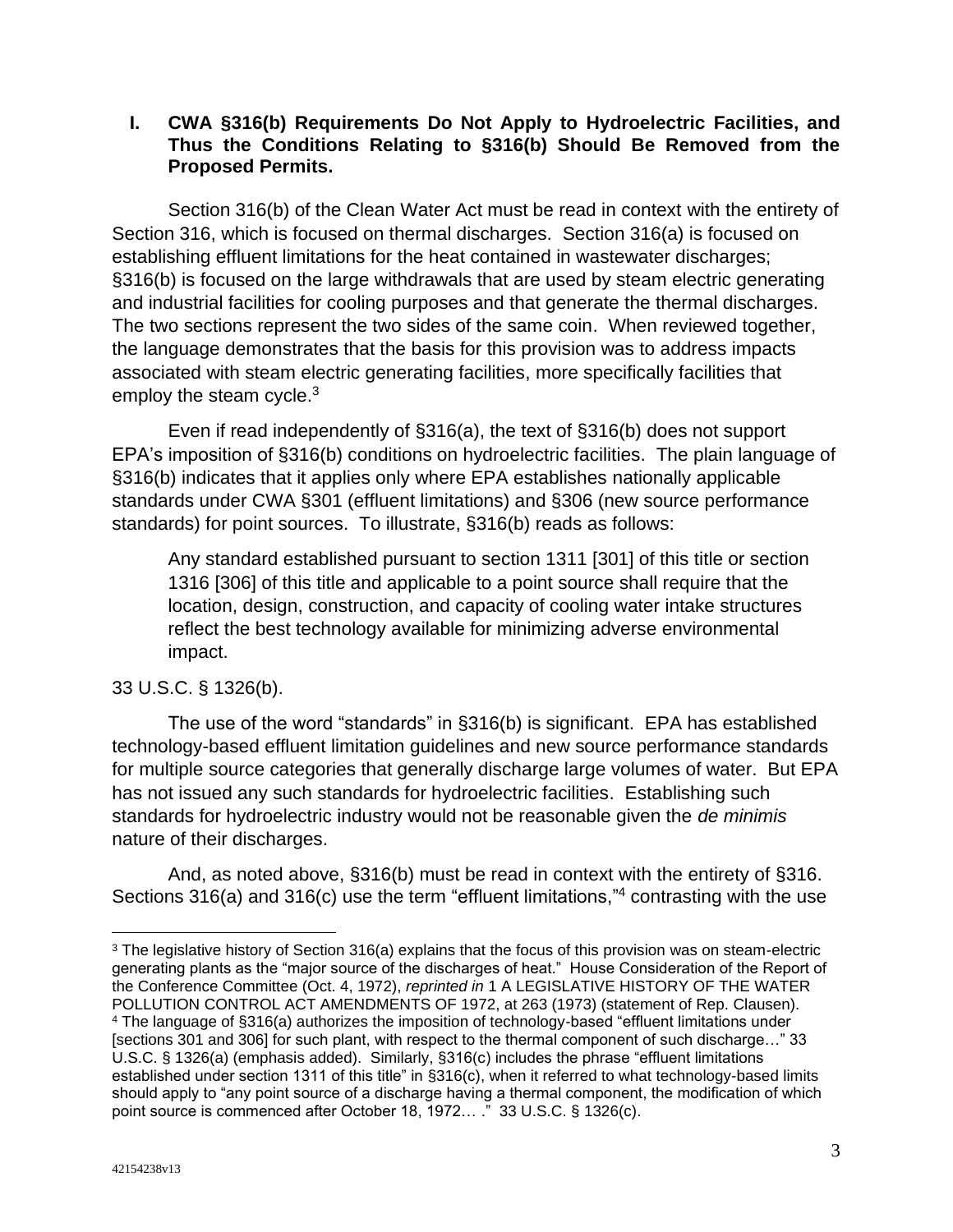of the word "standards" in §316(b). Effluent limitations are established on a case-bycase basis for a specific facility. However, standards refer to nationally-applicable effluent limitation guidelines of new source performance standards – which establish standards on an industry-wide basis.

The legislative history for §316(b) also confirms that Congress did not intend it to apply to hydroelectric facilities. Congress added §316(b) in 1972 to address adverse environmental impacts associated with industrial facilities such as steam electric generating facilities. In September 1972, the conference committee amended §316 by adding a provision to address CWIS and submitted its report for approval by both the House and Senate.<sup>5</sup> During the House of Representatives consideration of the conference report, Rep. Donald Clausen made the following statement:

Section 316 was originally included in the House-passed water pollution control bill because of the belief that the arguments which justified a basic technological approach to water quality control did not apply in the same manner to the discharges of heat…. [S]team-electric generating plants are the major source of the discharges of heat…. Section 316(b) requires the location, design, construction, and capacity of cooling water intake structures of *steam-electric generating plants* to reflect the best technology available for minimizing any adverse environmental impact.<sup>6</sup>

Rep. Clausen's statement indicates that Congress intended §316(b) to apply to steam electric generating plants that use significantly larger volumes of water for cooling purposes. By contrast, hydroelectric facilities divert *de minimis* amounts of cooling water. In general, cooling water accounts for less than 1% of the total water transported through the facility and in some cases less than 0.1%.<sup>7</sup>

The organization of the statute, its plain language, and the legislative history of this provision demonstrate that §316(b) does not apply to hydroelectric facilities. Thus, the discussion of §316(b) in the Fact Sheets for the Proposed Permits and the §316(b) related conditions included in the Proposed Permits should be removed.

<sup>5</sup> *See* H.R. Rep. No. 92-1465, at 68, 137 (Sept. 28, 1972).

<sup>6</sup> House Consideration of the Report of the Conference Committee (Oct. 4, 1972), *reprinted in* 1 A LEGISLATIVE HISTORY OF THE WATER POLLUTION CONTROL ACT AMENDMENTS OF 1972, at 262–64 (1973) (statement of Rep. Clausen) (emphasis added).

<sup>&</sup>lt;sup>7</sup> The Associations recognize that each of the facilities subject to this permitting action withdraw greater than 2 MGD for cooling purposes. While EPA indicates that the volume of withdrawals at these facilities is higher than the regulatory threshold in EPA's 2014 Regulation, this threshold is not relevant in the hydropower context. As explained in more detail in these comments, the 2014 Regulation was not focused on hydropower facilities, and EPA did not evaluate its applicability or appropriate regulatory thresholds to be used in this context. Moreover, water withdrawals from the facilities subject to the Proposed Permits are still significantly lower than those of steam electric generating facilities and are substantially smaller than the volume of water released through the dams associated with these projects.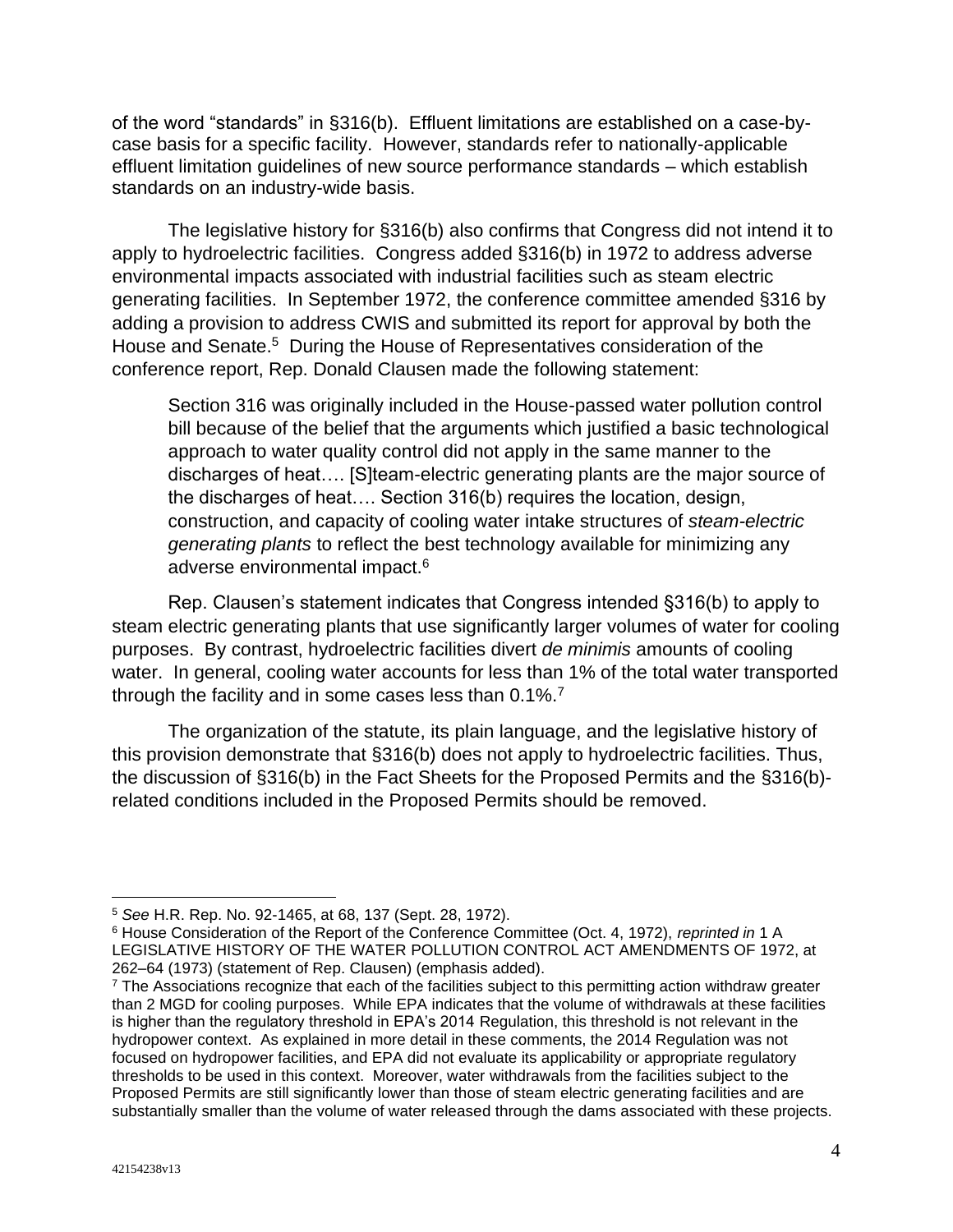## **II. EPA §316(b) Regulations Do Not Cover Hydroelectric Facilities.**

The administrative record associated with EPA's §316(b)-related regulations confirms the understanding that §316(b) does not apply to hydroelectric facilities. EPA's first rule implementing §316(b), issued in 1976, did not indicate that it applied to hydroelectric facilities. $8$  That rule, codified at 40 C.F.R. § 401.14, was based on an economic impact analysis as it related to "electric powerplants – which are the largest industrial users of cooling water" – and the proposed rule referred specifically to "standards of performance for the steam electric power generating industry."<sup>9</sup> Consistent with the language and intent of the CWA, that rule required compliance with §316(b) by point sources subject to EPA standards established pursuant to §§301 or 306.<sup>10</sup>

Since 1976, EPA has issued a series of regulations implementing §316(b) for certain new facilities,<sup>11</sup> existing steam electric plants,<sup>12</sup> and manufacturing facilities.<sup>13</sup> During the development of these rules, EPA has never suggested that any of the rules would apply to hydroelectric facilities. Although some of these rules have been withdrawn as a result of unrelated litigation, the fact that EPA's §316(b) implementing rule does not apply to hydroelectric facilities has not changed.

Indeed, in the current rule, promulgated by EPA in 2014, EPA estimated that a total of 1,065 facilities (544 electric generators and 521 manufacturers) would be subject to the regulation.<sup>14</sup> None of those facilities were hydroelectric power generators. In its notice of proposed rulemaking for that rule, EPA expressly indicated that water withdrawals for generation of electricity by hydroelectric facilities were not subject to the rule.<sup>15</sup> Not surprisingly, as a result of that express statement, not a single member of hydroelectric industry commented on the proposed rule.<sup>16</sup> EPA received no comments

<sup>8</sup> 41 Fed. Reg. 17,387 (Apr. 26, 1976) (although not relevant here, the rule was later vacated by the court).

<sup>9</sup> *Id*. at 17,389; *see also* notice of proposed rulemaking for that regulation, 38 Fed. Reg. 34,410 (Dec. 13, 1973) ("regulations were developed in the course of studies undertaken in support of effluent limitation guidelines and standards of performance for the steam electric power generating industry").

<sup>10</sup> *See* 40 C.F.R. § 401.14 ("The location, design, construction and capacity of cooling water intake structures of any point source for which a standard is established pursuant to section 301 or 306 of the Act shall reflect the best technology available for minimizing adverse environmental impact, in accordance with the provisions of part 402 of this chapter.").

<sup>11</sup> *See* Phase I rule establishing national technology-based performance requirements for new facilities that withdraw greater than 2 MGD of surface water and use at least 25 percent of the water they withdraw for cooling purposes. 66 Fed. Reg. 65,256 (Dec. 18, 2001).

<sup>&</sup>lt;sup>12</sup> See Phase II rule establishing requirements for existing steam electric plants with flows greater than 50 MGD. 69 Fed. Reg. 41,576 (July 9, 2004).

<sup>13</sup> *See* Phase III rule establishing requirements for lower flow steam electric plants and all manufacturing facilities. 71 Fed. Reg. 35,006 (June 16, 2006).

<sup>14</sup> 79 Fed. Reg. at 48,305.

<sup>15</sup> *See* 76 Fed. Reg. 22,174, 22,190 (Apr. 20, 2011) ("Given the diversity of industrial processes across the U.S., there are many other industrial uses of water not intended to be addressed by today's proposed rule. … [H]ydro-electric plant withdrawals for electricity generation are not cooling water uses and are not addressed by today's proposal.")

<sup>&</sup>lt;sup>16</sup> There is no reference to hydroelectric facilities in EPA's 467-page response to comments document.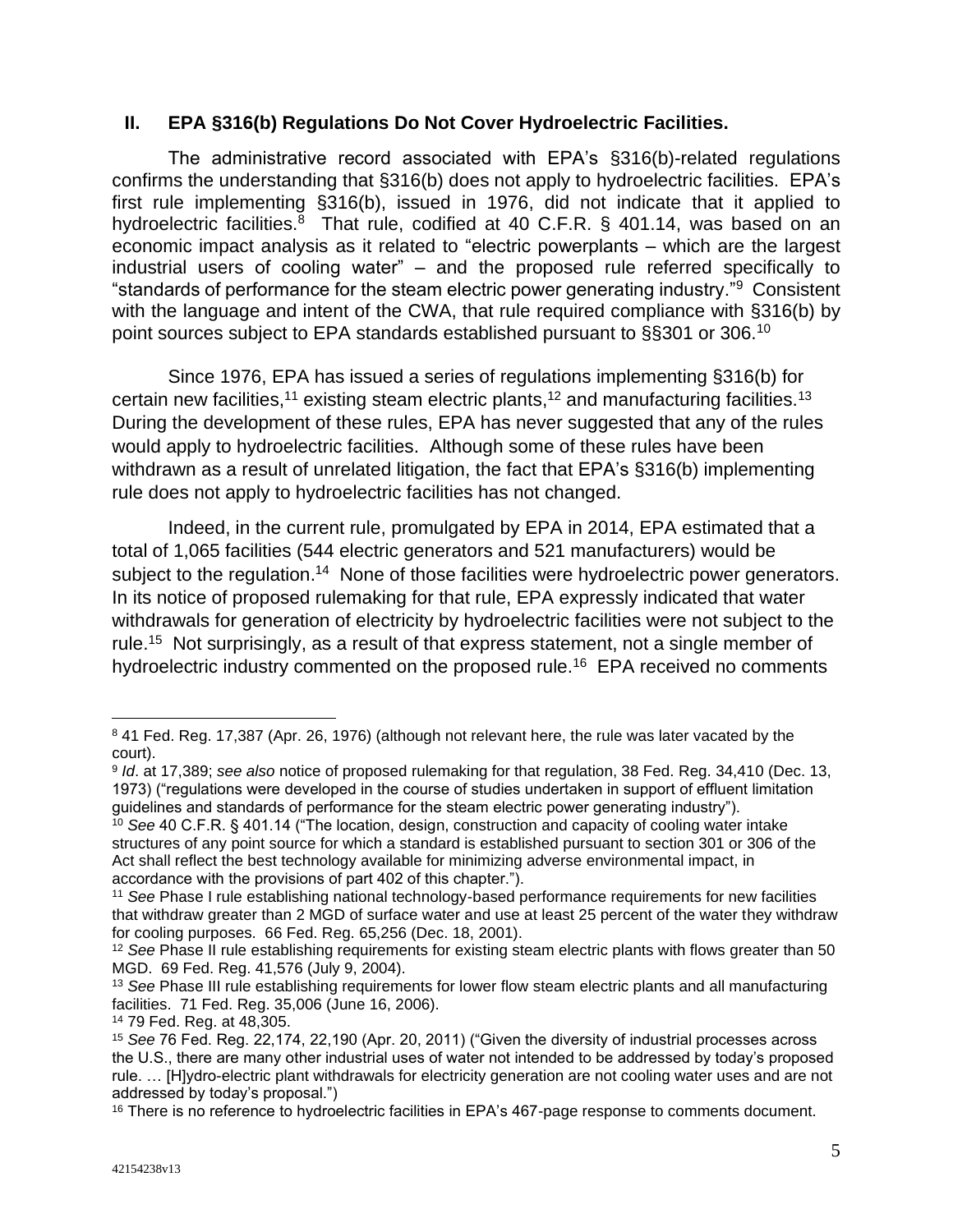regarding the potential applicability of §316(b) to hydroelectric facilities from other nonindustry commenters. Similarly, none of EPA's Information Collection Requests ("ICRs") under the 2014 Regulation were directed at hydroelectric facilities, nor did EPA use any other method to collect or consider information from hydroelectric industry.

Furthermore, EPA has not based the 2014 Regulation on information that would account for the specifics of hydroelectric industry, nor did it evaluate the impacts of the rule on hydroelectric facilities. First, EPA did not include hydroelectric facilities in its Economic Analysis, a key document that underpins agency rulemakings.<sup>17</sup> Second, for its Benefits Analysis, EPA extrapolated data from 98 model facilities based on information it received in the 2000 ICR.<sup>18</sup> These included industrial facilities that utilize large quantities of cooling water and specifically, steam electric plans, and excluded hydroelectric facilities because they do not generate electricity through steam.<sup>19</sup> Third, EPA did not analyze hydroelectric facilities in its Technical Development Document, a 372-page document outlining EPA's analyses supporting the conclusions in the 2014 Regulation. Tellingly, EPA indicated that 559 facilities would be subject to the 2014 Regulation; they did not include any hydroelectric facilities.<sup>20</sup>

In advancing the Proposed Permits, therefore, EPA seeks to upend this entire, uniform precedent, rooted in the plain language, purpose, and intent of the CWA. EPA itself acknowledges that "EPA never intended that the rule's substantive provisions would apply to [hydroelectric facilities]." Lower Columbia River Fact Sheet at 52; Lower Snake River Fact Sheet at 51. Nonetheless, EPA goes on to conclude that hydroelectric facilities are subject to the provisions of §316(b) pursuant to 40 C.F.R. § 125.90(b) – **part of the very rule that EPA acknowledges was never intended to apply to hydroelectric facilities.** And EPA's statement is not supported by the regulatory language. The CWIS' not subject to the requirements in §§ 125.94 through 125.99 are those CWIS' that withdraw less than 2 MGD or use less than 25% of the water withdrawn for cooling purposes.<sup>21</sup> This threshold for the rule's applicability is not at all focused on hydroelectric facilities. Rather, it is a threshold set by EPA to ensure that 99.8% of the steam electric generating facilities and manufacturers covered by  $\S316(b)$  are subject to the substantive requirements.<sup>22</sup>

<sup>19</sup> Information Collection Request, Detailed Industry Questionnaires: Phase II Cooling Water Intake Structures & Watershed Case Study Short Questionnaire at 4 (Aug. 18, 1999).

Response to Comments Document for the Final 316(b) Existing Facilities Rule (May 19, 2014) (EPA-HQ-OW2008-0667-3679).

<sup>17</sup> Economic Analysis for the Final 316(b) Existing Facilities Rule at 2A-4 (May 2014)

<sup>(&</sup>quot;2014 Economic Analysis"). In fact, the only discussion of hydroelectric facilities in EPA's 2014 Economic Analysis is a general description of hydroelectric facilities' contribution to electricity generation. *See id*. at 2A-3.

<sup>&</sup>lt;sup>18</sup> Benefits Analysis for the Final Section 316(b) Existing Facilities Rule at 3-5 (May 2014).

<sup>&</sup>lt;sup>20</sup> Technical Development Document for Final Section 316(b) Existing Facilities Rule, Exhibit 4-26 (May 19, 2014).

<sup>21</sup> 40 C.F.R. § 125.91.

<sup>22</sup> 79 Fed. Reg. at 43,808.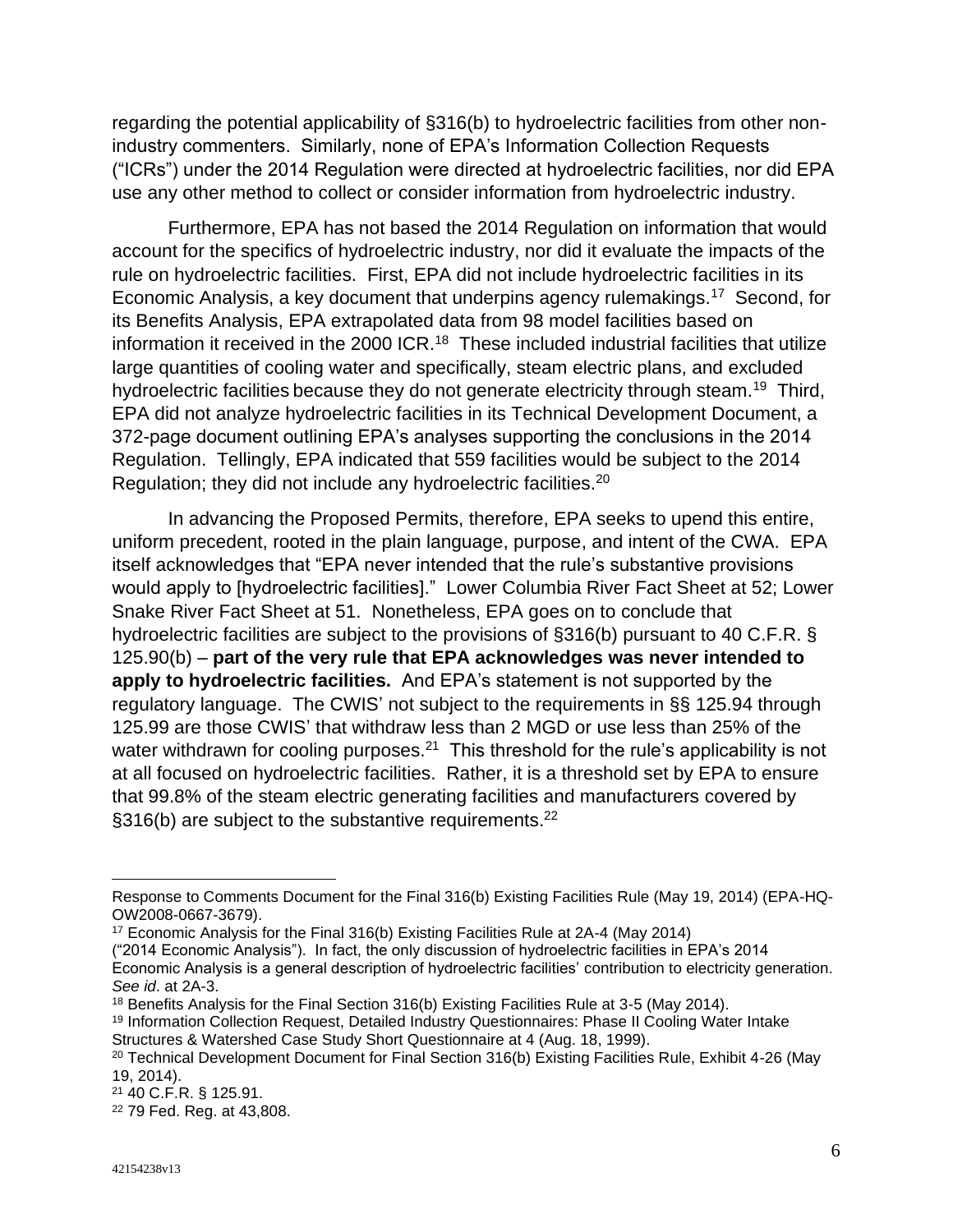To the extent EPA takes the position that §125.90(b), as it existed prior to the 2014 rulemaking, already covered hydroelectric facilities, there is no indication in the preambles or analyses supporting prior versions of this provision that this was ever EPA's intention. As explained above, §316(b) is focused on industries for which national standards have been developed. EPA has never indicated otherwise. And the Proposed Permits and Fact Sheets do not explain or support EPA taking such a position.

Given this extensive regulatory history – all of which excluded the collection of any information relevant to hydropower facilities, the discussion of the application of §316(b) requirements to hydropower facilities, or the involvement of the hydropower stakeholders – it is arbitrary and capricious for EPA to make a determination in permits issued to individual facilities that §316(b) applies to hydropower facilities. Such a significant decision cannot be undertaken lightly. In fact, a decision with this significance, departing from the longstanding history and regulatory record relating to §316(b) would typically only be undertaken after a national rulemaking, allowing the input of all stakeholders and a uniform understanding of the scope, applicability, and criteria. That is certainly the case if EPA were to require any technology beyond already existing technology. Including §316(b) provisions in the Proposed Permits is not the appropriate means of making national policy decisions. The 2014 Regulation does not provide any support or basis for imposing §316(b) requirements on hydropower facilities.

## **III. The Existing Regulatory Framework for Hydroelectric Facilities, Including the FERC Licensing Process, Already Addresses Impingement and Entrainment.**

The Proposed Permits are a departure from the regional general permit proposals issued by EPA Regions 1 and 10 in 2018, which would have applied to hydroelectric facilities in those Regions for which EPA is the NPDES permitting authority. As NHA commented then and reiterates here, §316(b) does not and should not apply to hydroelectric facilities. Given the extensive regulatory framework that already exists for hydroelectric facilities, which includes consideration of impingement and entrainment impacts, there is no practical purpose or need to apply §316(b) to hydroelectric facilities.

All hydroelectric projects are subject to review under the National Environmental Policy Act ("NEPA") and the Endangered Species Act ("ESA"). As part of the NEPA review, impacts to aquatic resources including aquatic species susceptible to impingement and entrainment are reviewed, and alternatives to those impacts are considered. Where a hydroelectric project may impact federally threatened and endangered fish or other aquatic species, a formal consultation with the U.S. Fish and Wildlife Service ("FWS") and National Marine Fisheries Service ("NMFS") is required. Through this process, these agencies and the project proponent work together to eliminate or minimize potential impacts to these species. At the conclusion of this process, these agencies impose conservation and mitigation measures to minimize impacts to protected species from hydroelectric facilities, including from the diversion of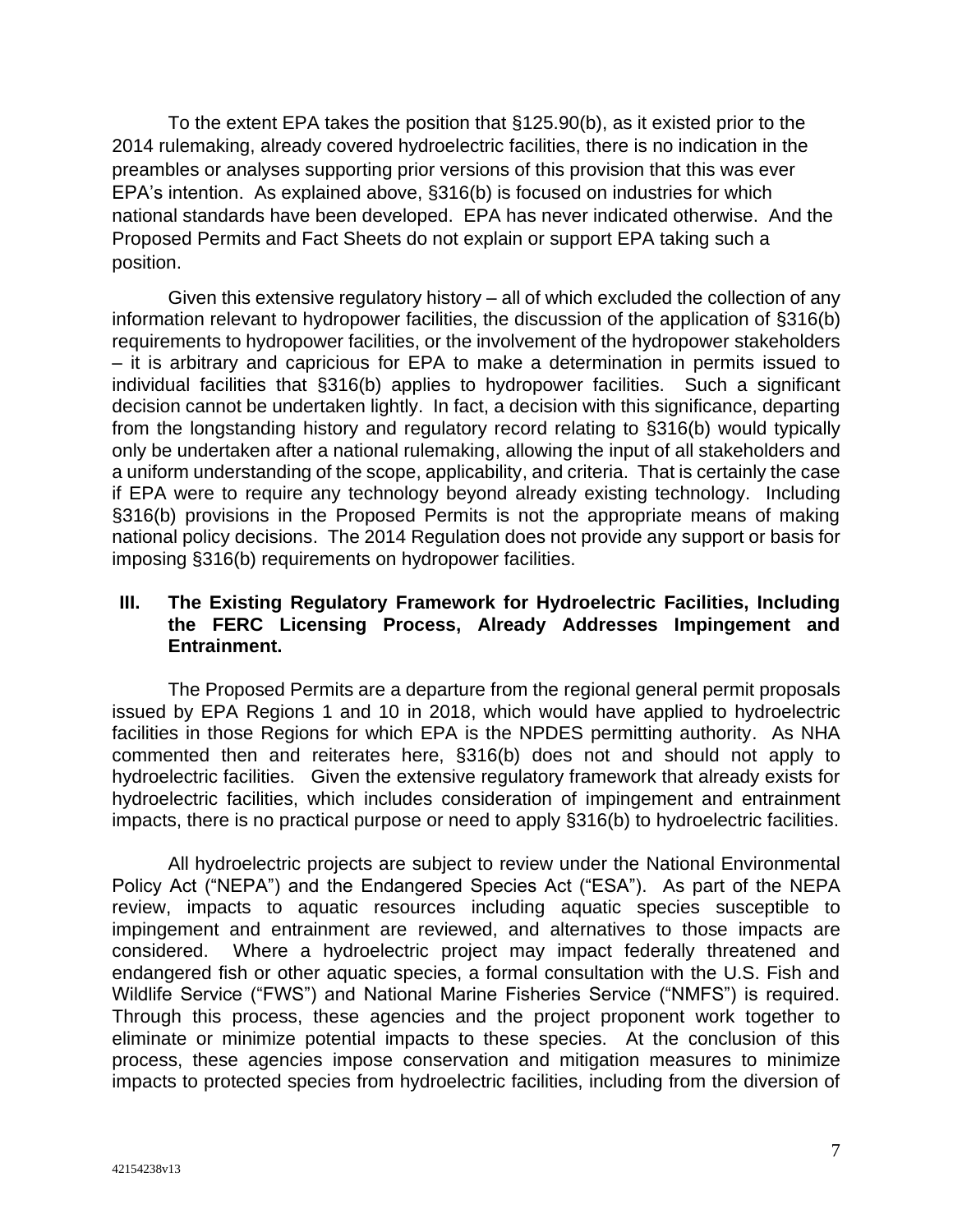cooling water. For projects that will result in incidental take, these agencies recommend imposition of reasonable and prudent measures to minimize the take of listed species.

Non-federal hydroelectric facilities undergo even greater scrutiny. They are subject to the Federal Power Act ("FPA"), which creates a rigorous FERC licensing program. Under the FPA, FERC must consider and address impingement and entrainment impacts from the facility as a whole. FPA grants FWS, NMFS, and state water quality agencies the authority to mandate conditions for inclusion in the FERC license to protect aquatic species and state water quality. Section 18 of the FPA requires FERC to include in any license "the construction, maintenance and operation by the licensee at its own expense of . . . such fishways as may be prescribed by the Secretary of the Interior or Secretary of Commerce."<sup>23</sup> These "mandatory" prescriptions cannot be rejected or modified by FERC; they must be included in any license issued by FERC for a hydropower project.<sup>24</sup>

Similarly, beyond the requirements of the FPA, FERC licenses are subject to CWA Section 401 certification from states to ensure that water quality standards are met. Here again, the state review encompasses the whole project. Any conditions included in a state 401 certification must be included in the FERC license.<sup>25</sup>

The ability of FWS, NMFS, and state water quality agencies to mandate inclusion of conditions is significant for two reasons. First, it provides assurance that protection of aquatic species and state water quality are preeminent in the licensing process. They are controlling factors and must be addressed before a license can be issued. Second, this process demonstrates that there is no need for §316(b) to apply to non-federal hydropower facilities. The goal of §316(b) is to ensure the protection of aquatic species from impingement and entrainment, and to protect water quality. The FPA gives authority to FWS, NMFS, and state water quality agencies to mandate conditions to protect these very same resources. Subjecting such projects to additional §316(b) review will not add any benefit, is unnecessarily duplicative, and is unlikely to result in any changes to the projects.

What is more, application of §316(b) to non-federal hydroelectric facilities on a case-by-case basis as suggested by EPA would demand significant resources. Given that FERC, FWS, NMFS, states, tribes and other stakeholders address impingement and entrainment over a multi-year FERC process, it may not be a beneficial use of EPA's time and resources to undertake such a complex (and duplicative) analysis. This is especially true given EPA's lack of data regarding hydroelectric facilities on which to base their decisions.

In addition to the role of FWS, NMFS, and state water quality agencies, the FPA charges FERC with independent responsibility to ensure that each licensed project is

<sup>25</sup> 33 U.S.C. § 1341(d).

<sup>23</sup> 16 U.S.C. § 811.

<sup>24</sup> *Am. Rivers v. FERC*, 201 F.3d 1186 (9th Cir. 1999).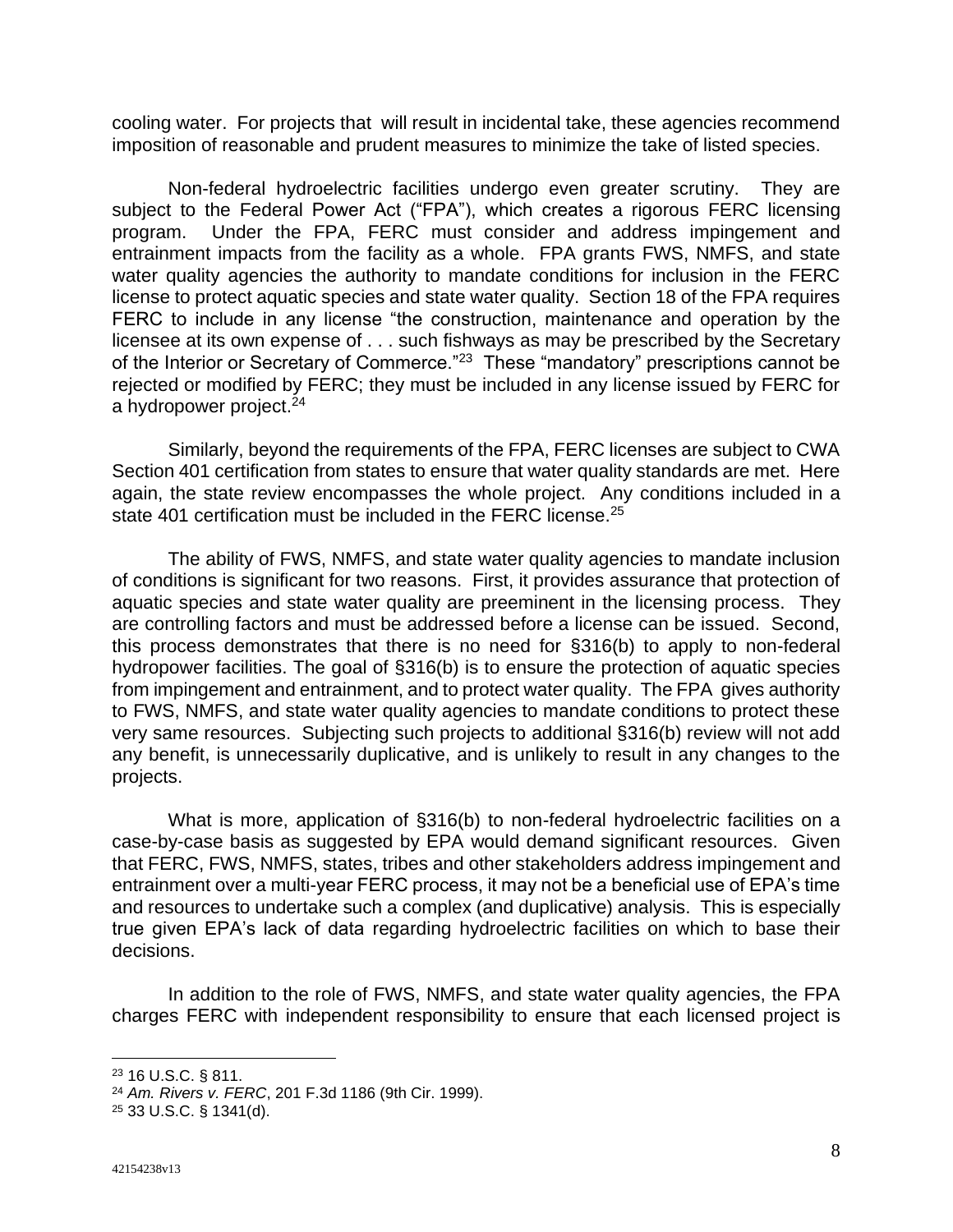"best adapted to a comprehensive plan for improving or developing a waterway or waterways" for a number of public benefits, including "the adequate protection, mitigation, and enhancement of fish and wildlife (including related spawning grounds and habitat) … ."<sup>26</sup> When developing license requirements, in fact, FERC is directed to give "equal consideration to the purposes of energy conservation, the protection, mitigation of damage to, and enhancement of, fish and wildlife (including related spawning grounds and habitat), the protection of recreational opportunities, and the preservation of other aspects of environmental quality."<sup>27</sup>

Once FERC issues a hydropower license, the licensee must include approval of all plans and specifications for the project, which must be designed to meet the conditions outlined above. Significantly, no changes can be made to such plans or specifications unless approved and made a part of the FERC license.<sup>28</sup> Accordingly, regulating the fish impacts of non-federal hydropower projects under both CWA §316(b) and the FPA leads to potential conflicts, lengthy project delays, and a burdensome administrative process. This is only heightened by the fact that the licenses issued for non-federal hydropower projects are issued for periods of  $30 - 50$  years.<sup>29</sup> And the FPA requires these licenses to be for fixed conditions that can only be modified upon mutual consent of FERC and the licensee.<sup>30</sup> By contrast, NPDES permits are valid for a 5 year period. Revisiting the fish protections every 5 years under the guise of a CWA §316(b) requirement undoubtedly would undermine the foundational statutory policies reflected in the FPA: long license term with fixed condition, to provide certainty of investment in our nation's hydropower resources. It would also significantly disincentivize investment in hydroelectric facilities.

As a result of this comprehensive regulatory framework, impacts from hydroelectric facilities are addressed – including and especially impacts to aquatic species, which is the driving purpose of the §316(b)-related provisions of the Proposed Permits. The preamble to EPA's 2014 Regulation acknowledges that such legal requirements may be applied to address "adverse environmental impact caused by cooling water intake structures" at facilities not subject to NPDES permitting requirements.<sup>31</sup> They are similarly the appropriate mechanisms for addressing such impacts at hydroelectric facilities.

## **IV. Clarification Needed on BPJ Determination of BTA Included in the Proposed Permits.**

The Fact Sheets accompanying the Proposed Permits appropriately recognize that hydroelectric facilities' existing controls are technologies that satisfy the requirements of best technology available ("BTA") to minimize entrainment and

<sup>26</sup> 16 U.S.C. § 803(a)(1).

<sup>27</sup> 16 U.S.C. § 797(e).

<sup>28</sup> 16 U.S.C. § 803(b).

<sup>29</sup> 16 U.S.C. §§ 799, 808(e).

<sup>30</sup> 16 U.S.C. § 799.

<sup>31</sup> 79 Fed. Reg. at 48,307.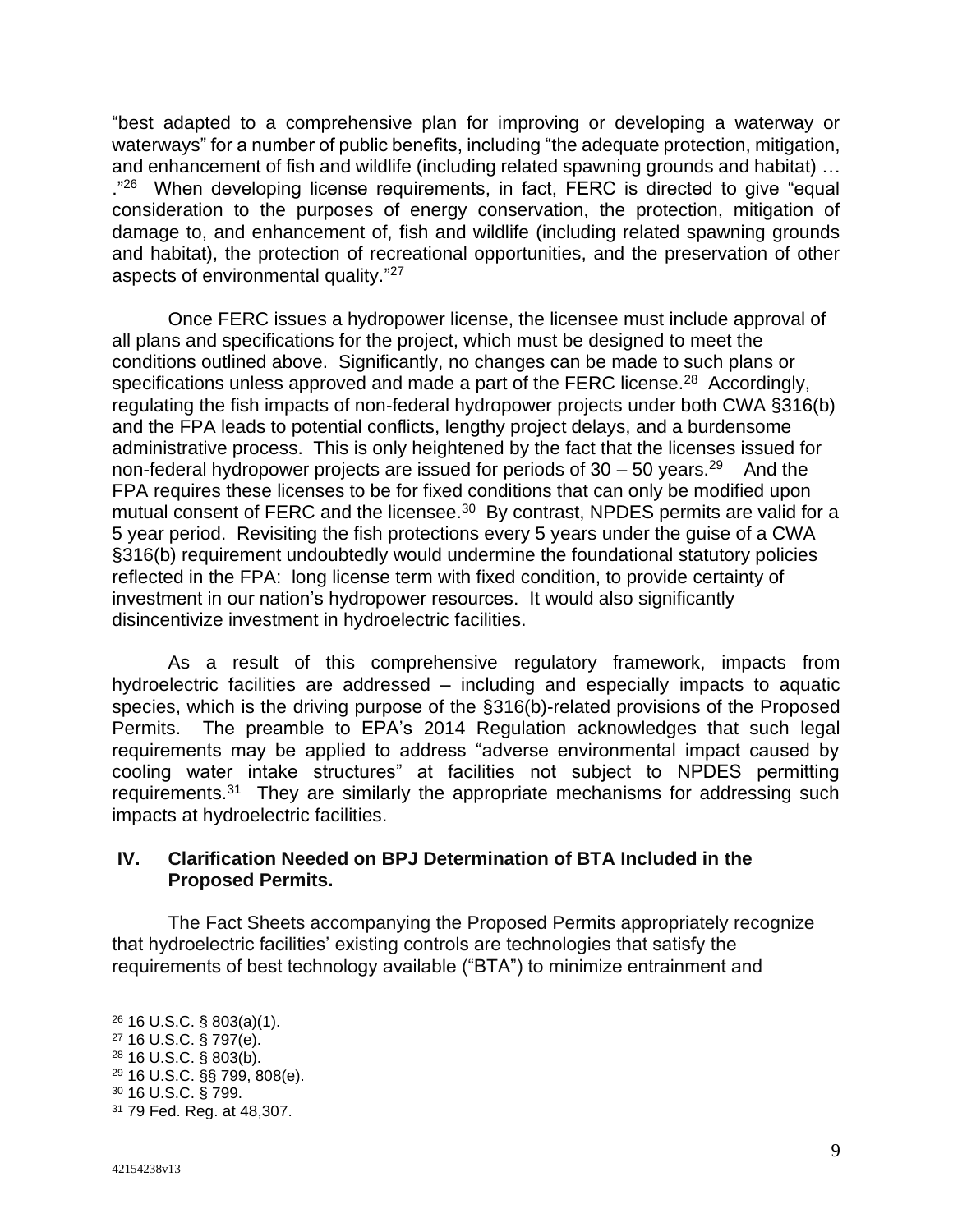impingement mortality. Lower Columbia River Fact Sheet at 53; Lower Snake River Fact Sheet at 52. This further supports the conclusion that §316(b) does not apply to hydroelectric facilities. The Fact Sheets go on to outline four factors used by EPA as part of its BPJ analysis to determine whether the federal facilities proposed for permitting meet the BTA requirement.<sup>32</sup> The Associations' comments are focused on this four-factor analysis.

# A. BTA Should Be Satisfied if Any of the Four Factors are Met.

Clarification about how the four factors will be considered by EPA is needed. The Fact Sheets state that EPA may consider any of the four factors, and that "any combination of *one or more* of the factors" may be used to address entrainment and impingement. Lower Columbia River Fact Sheet at 53 (emphasis added); Lower Snake River Fact Sheet at 52 (emphasis added). EPA should revise these statements to make clear that if any one of the four factors is met, the BTA requirement is satisfied. Facilities should have the option of demonstrating compliance with any one of the options. As most, if not all, hydropower facilities will satisfy Factor 2, that is likely the option most facilities will choose to pursue. They should be able to do so without having to provide any information or analysis for the other three factors.

# B. EPA Should Provide Additional Guidance Regarding the Four Factors.

Little information is available as to how each of the four factors are interpreted and applied by EPA. While this is appropriate given that Factor 4 is used to evaluate the federal facilities, it would be helpful for EPA to provide guidance in the Fact Sheets regarding the factors.

## *Factor 1 – Efficiency of Power Generation*

It is unclear how Factor 1 is evaluated. The description in the Fact Sheets is simply a statement regarding the fact that hydroelectric facilities use cooling water more efficiently than a once through steam electric facility. Lower Columbia River Fact Sheet at 53; Lower Snake River Fact Sheet at 52. It is also unclear how this factor relates to Factor 2, discussed below, which appears to already account for the fact that hydropower facilities withdraw significantly smaller amounts of water for cooling purposes. Additional guidance in the Fact Sheets is needed about how this condition may be met.

The statement in the Fact Sheets that hydroelectric facilities "generate less waste heat" is accurate and illustrates the points made earlier in these comments that §316 of the CWA is designed to address thermal discharges (and the water withdrawn to generate those discharges). Such discharges are associated with steam electric generating facilities rather than hydroelectric facilities.

<sup>&</sup>lt;sup>32</sup> As noted earlier in these comments, it is inappropriate to establish regulatory criteria for an entire category of facilities through the issuance of individual permits. Such criteria are typically developed through a national rulemaking process.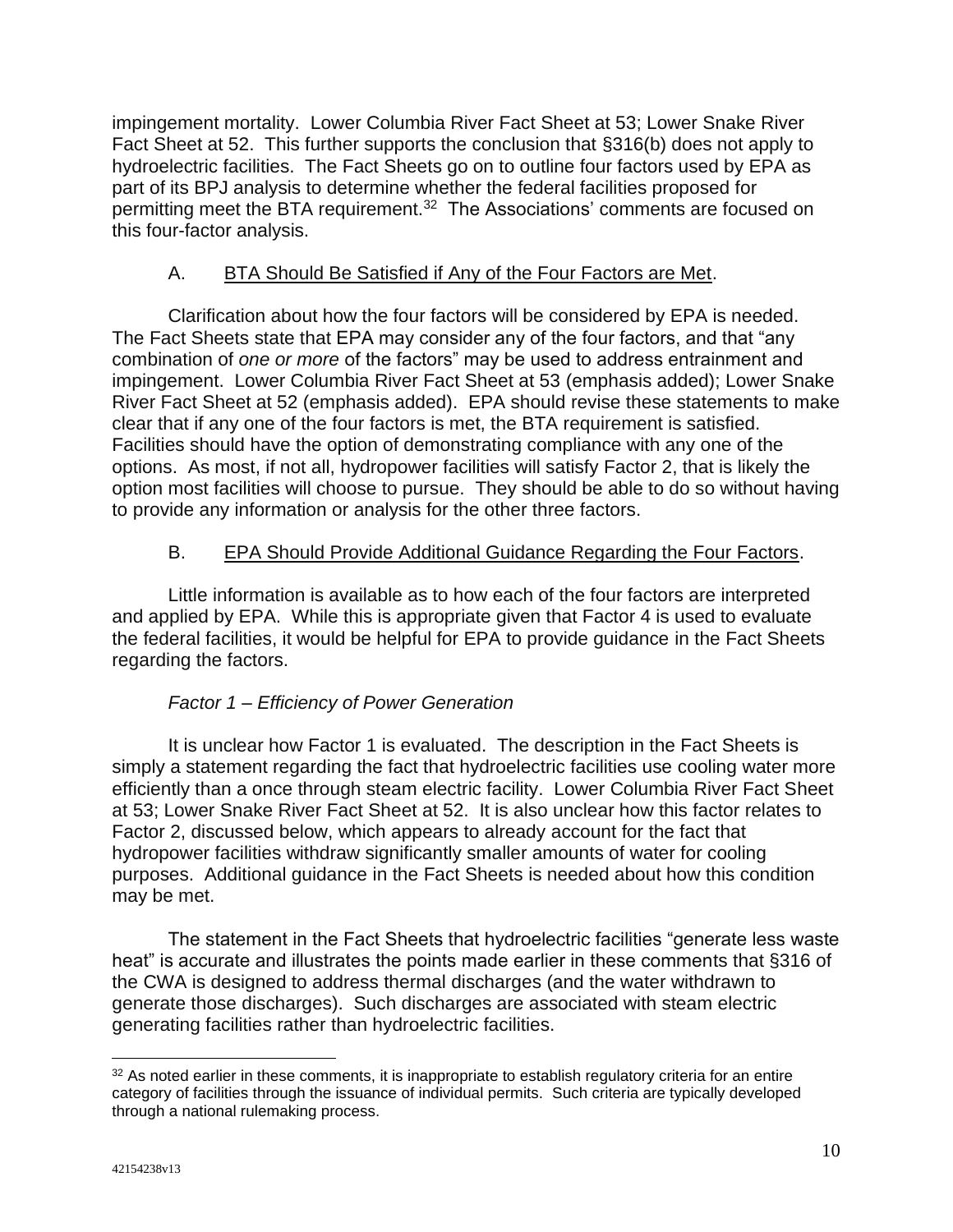By virtue of the differences between steam electric generating facilities and hydroelectric facilities, comparison between the two types of projects is not an applesto-apples comparison. Hydroelectric facilities inherently use water more efficiently than steam electric generating facilities. Thus, it would appear that every hydroelectric facility would satisfy this criteria, supporting the fact that §316(b) should not be applied to hydroelectric facilities.

### *Factor 2 – Percentage of Water Withdrawn for Cooling Purposes*

The Associations agree with EPA's statement that "The cooling water withdrawn at each facility is a small fraction of the water passed through the dam for generating purposes, often less than 1%; EPA expects such withdrawals will be almost always below 5%." Lower Columbia River Fact Sheet at 53; Lower Snake River Fact Sheet at 53. Thus, it appears that EPA is stating that where the amount of water used for cooling purposes is a small fraction of the total volume of water passing through the dam, this could satisfy BTA. Another consideration may be the low volume of cooling water used as compared to the overall flow of the river. Where the water withdrawn for cooling purposes is less than 5% of the river flow, this could also satisfy BTA. In either scenario, the "technology" is the minor withdrawal of water for cooling purposes. Confirmation from EPA that this is how Factor 2 applies would be helpful.

#### *Factor 3 – Location of Intake Structure*

The Associations agree that location of the intake structure is a relevant consideration when assessing BTA. Hydroelectric facilities vary significantly in terms of design and configuration, especially when it comes to the pipes and structures that divert water for purposes of cooling. Generally, water diverted for cooling is primarily sourced from three locations within the hydroelectric facility: (1) the penstock – a closed conduit or pipe that conveys water from the reservoir to the turbine, (2) the turbine scroll case – a spiral-shaped steel structure distributing water flow through the wicket gates located just prior to the turbine, or (3) a water inlet port located on the face of the dam. There likely are exceptions to these locations, because each facility has a unique, location-specific design to take maximum advantage of the hydraulics of that location.

This factor should allow a facility to explain whether it is possible to monitor or otherwise assess entrainment or impingement mortality given the location of the CWIS. Similarly, a facility should be able to explain whether the configuration of the facility as a whole – including the location of the CWIS – is sufficient to prevent impingement and entrainment from occurring.

### *Factor 4 – Technologies at the Facility*

The fourth factor considers technologies at the facility. This factor should make clear that the technology being assessed – and regulated by EPA – is the CWIS.